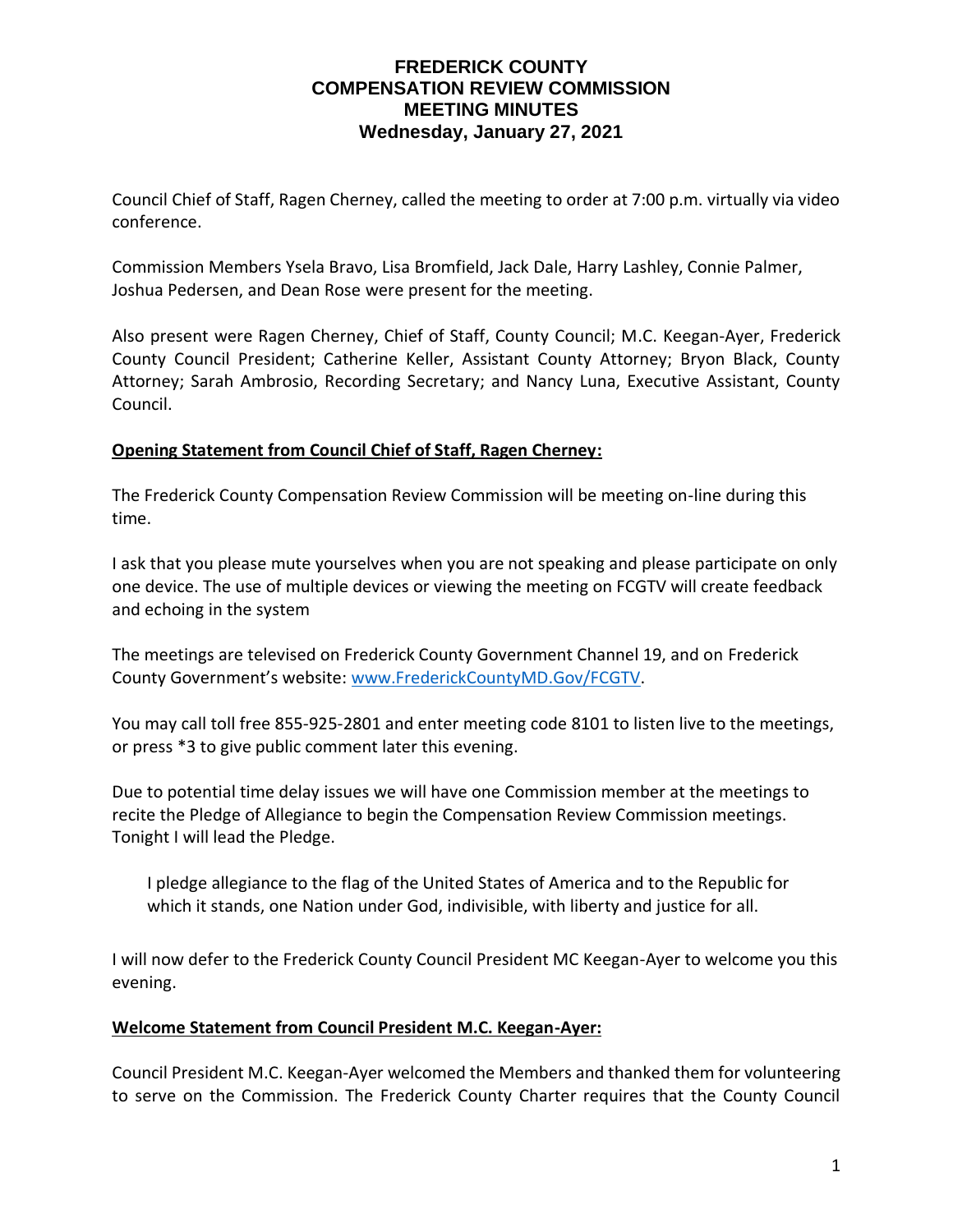## **FREDERICK COUNTY COMPENSATION REVIEW COMMISSION MEETING MINUTES Wednesday, January 27, 2021**

convene a committee every four years to review the salaries of the elected officials in the County. This includes the seven County Council Members and the County Executive. The charge of the Compensation Review Commission is to make a recommendation to the Council whether to continue with the present salaries or to adjust them. The Commission must act as a body and decisions must be made by a majority.

#### **Presentation by County Attorney Bryon Black:**

Mr. Black presented an overview of how Charter Government works in Frederick County, including:

- •The makeup of the legislative and executive branches of government and their roles.
- •How legislation is passed in Frederick County and an explanation of Council legislative sessions.
- •The budget approval process for Frederick County.
- •An explanation of the Open Meetings Act.
- •An explanation of the Public Information Act.
- •A reading of the Charter that establishes the Commission and the charge of the Commission.

#### **Chair and Vice Chair Elections:**

Harry Lashley nominated Dean Rose for Chair, seconded by Lisa Bromfield. The Commission unanimously voted to elect Dean Rose as Chair. Lisa Bromfield nominated Ysela Bravo for Vice Chair, seconded by Harry Lashley. The Commission unanimously voted to elect Ysela Bravo as Vice Chair.

#### **Scheduling of Future Meetings:**

Chairman Rose scheduled future meetings for February 15, February 22, February 24, and March 15 at 7:00 p.m.

#### **Other Business:**

Additional information was requested:

- •County Budgets
- •Cost of Living by County
- •Population by County
- •Private occupation allowance for the County Executives by County